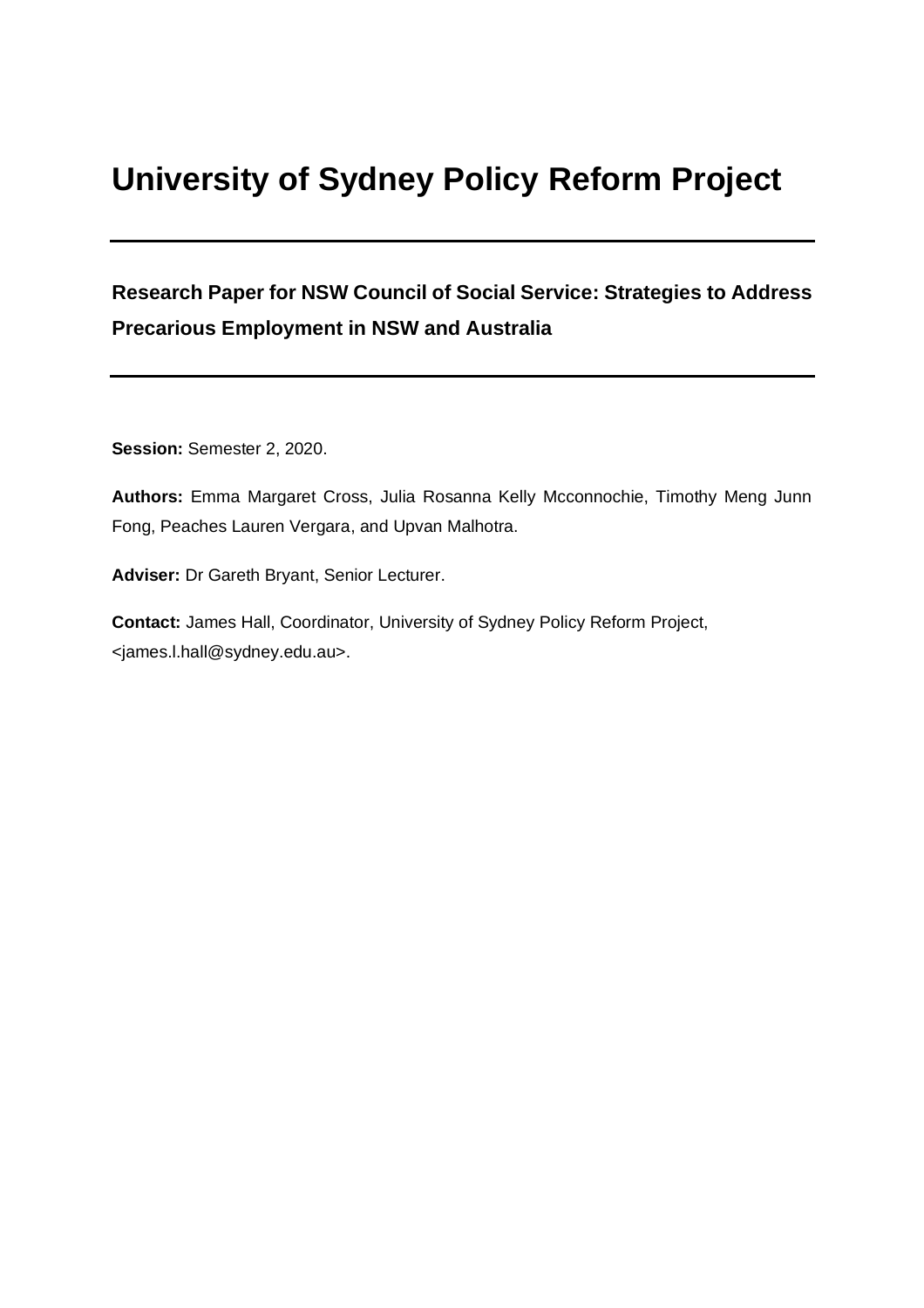# **Table of Contents**

| 2.1 Redefining Independent Contractors and Regulating Sham Contracts6       |
|-----------------------------------------------------------------------------|
| 2.2 Increasing Regulation on Labour Hire Agencies and Triangular Employment |
|                                                                             |
|                                                                             |
|                                                                             |
|                                                                             |
|                                                                             |
|                                                                             |
|                                                                             |
|                                                                             |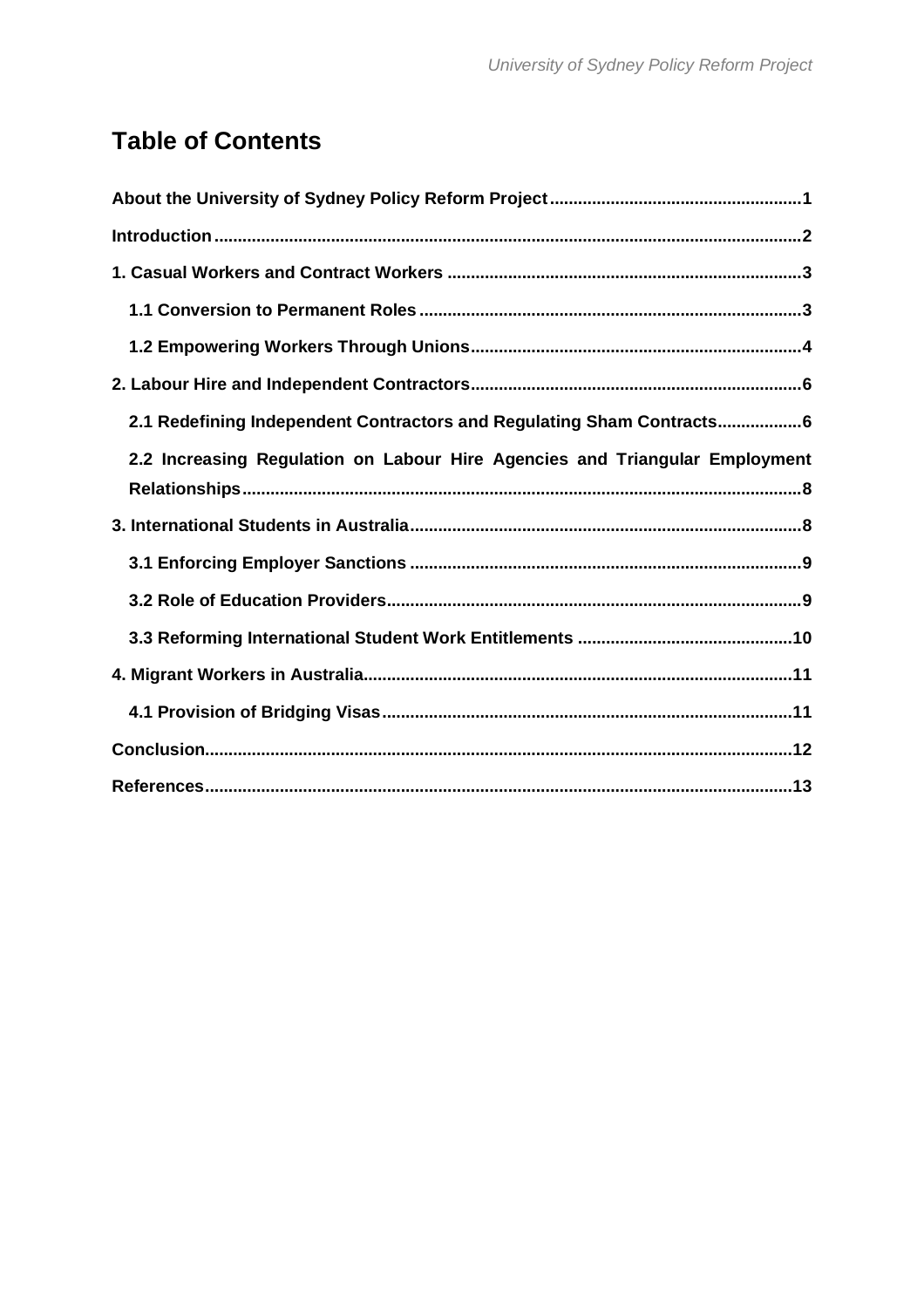# <span id="page-2-0"></span>**About the University of Sydney Policy Reform Project**

The University of Sydney Policy Reform Project ('Project') facilitates University of Sydney students to write research papers for policy organisations, and submissions to government inquiries, under supervision from University of Sydney academics. The Project is a volunteer, extra-curricular activity.

The Project is an initiative of the Student Affairs and Engagement Team within the Faculty of Arts and Social Sciences, and the Division of Alumni and Development, at the University of Sydney. The Project is funded by a donor to the University of Sydney.

The students that authored this paper were Emma Margaret Cross, Julia Rosanna Kelly Mcconnochie, Timothy Meng Junn Fong, Peaches Lauren Vergara, and Upvan Malhotra. The academic adviser for this paper was Dr Gareth Bryant, Senior Lecturer.

Any inquiries about the Project or about this paper should be directed to the Coordinator, James Hall, at the following email address: <james.l.hall@sydney.edu.au>.

### **Legal Disclaimer**

This document has been prepared by students of the University of Sydney as part of the University's Policy Reform Project and is provided 'as is'. You are free to share (to copy, distribute and transmit) and adapt this document, provided you appropriately attribute the authors and the University of Sydney Policy Reform Project.

The University and the authors provide no express or implied warranties or guarantees in relation to the content of the document, including in relation to the validity or usefulness of the information it contains, and you should not rely on the content without first obtaining independent advice. To the extent permitted at law, the University and the authors exclude liability for any loss or damage suffered arising from use of or reliance on the content, or any other statement or opinion, in the document.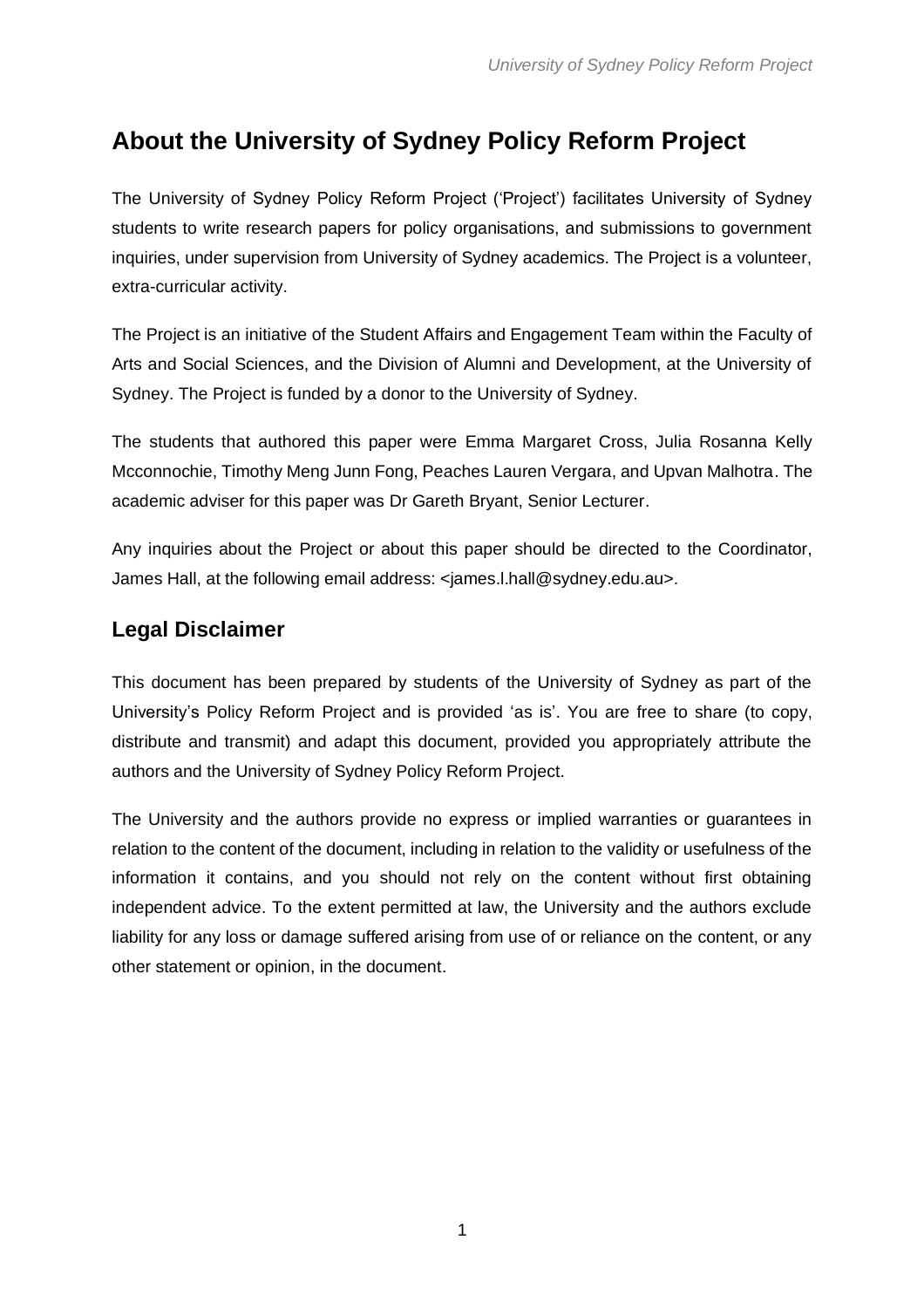### <span id="page-3-0"></span>**Introduction**

Precarious employment is a multidimensional concept which signals a significant change in the historic relationship between employer and employee. Precarious or uncertain work is defined by the following: irregular working hours, limited or no access to paid leave and other entitlements, low wages, underemployment or inadequate work hours, a mismatch between educational outcomes and work (which may be repetitive and not complex). Precarious work is most visible in the service industries of health, education, tourism and hospitability, which mirrors the growth of Australia's service economy and the decline of its manufacturing capacity (BCEC 2018, p. vii & xi). Academic tutors, food delivery drivers and assembly workers are all affected by job precariousness, despite their differing skill sets. In this way, precarious work is a shared experience with serious implications for individual health and community wellbeing. Recent COVID infection clusters have been linked to workers in hotel security and aged care homes where workers rank among the lowest paid employees in Australia. Increasingly, the pandemic is revealing the consequences of casualisation in sectors with high community interface (Sparrow 2020).

Workplace precarity represents a significant departure from the 'old industrial order' of workplace regulation and strict protections (Sparrow 2020). The 'golden age of capitalism' after World War Two foregrounded secure employment relations (Benach et al. 2014, p. 231). The Fordist model of industrial production and Keynesian welfare principles merged in the form of strong labour unions with bargaining power. It is important to note that this 'golden age' principally benefited the ideal type of male, wage-dependent workers, excluding workers outside of this singular norm (Benach et al. 2014, p. 231). The fiscal shocks of the 1970s catalysed a new approach to labour, which sought to deregulate industry and encourage flexibility. In Australia, the Hawke and Keating governments encouraged workers to view themselves as 'free agents in an economy of free agents', eroding centralised bargaining and curtailing the industrial power of unions in the process (Sparrow 2020). The Great Recession of 2008 compounded neo-liberal austerity as businesses recovered losses through job cuts and outsourcing, triggering a widespread and historic decline in living conditions in OECD countries. Today, precarious work is a central feature of Australia's employment landscape.

The study of precarious employment is an expanding field of national research, centring on the foundational right of all Australians to have a job that provides an 'adequate wage and security' (BCEC 2018, p. xii). This review will examine and summarise the available literature, which proposes legal and legislative strategies to address precarious employment in NSW.

2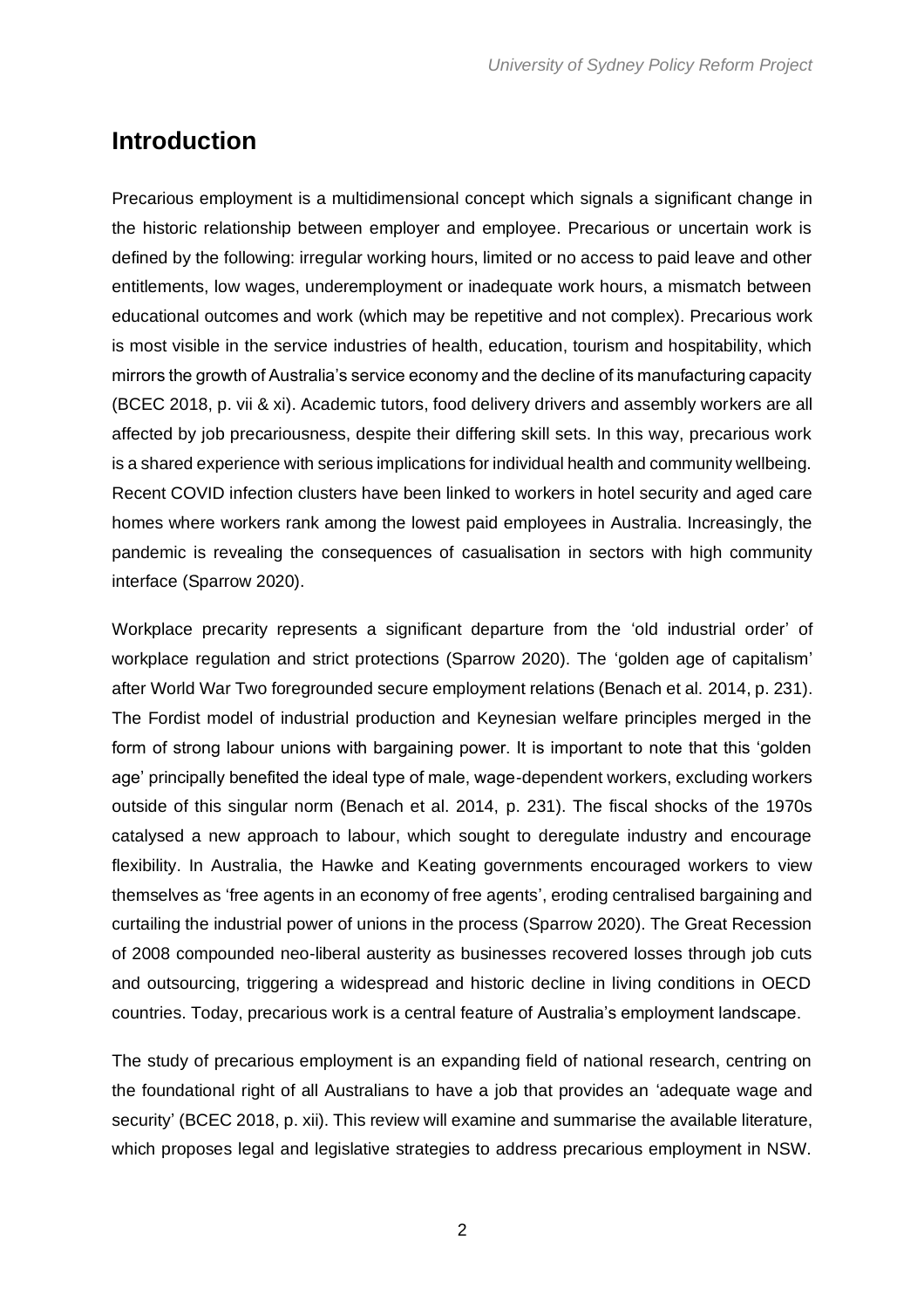These strategies have been produced by a broad range of policy actors, from public institutions and national employment bodies, to unions, courts and federal government departments. The strategies are analysed via the following key worker groups in NSW:

- 1. Casual, part-time or fixed-term contract workers.
- 2. Labour-hire and independent contractors.
- 3. International students studying and working in Australia.
- 4. Migrant workers.

### <span id="page-4-0"></span>**1. Casual Workers and Contract Workers**

Casual workers experience higher degrees of employment insecurity than fixed-term employees, as their work is characterised by a lack of paid leave entitlements and irregular working hours (Carney & Stanford 2018, p. 10). 1 in 4 workers are casuals (Alexander 2019, p. 9) and most part-time workers are casuals too (Carney & Stanford, 2018, p. 7-8). While more women are employed casual and part-time, there is a growing trend of casual and parttime work for men (Carney & Stanford 2018, p. 7-9). Fixed term contract workers are also insecure as employers opt for temporary work, leaving employees facing 'uncertainty every time their contract is up for renewal' (Alexander 2019, p. 7). Women also dominate industries such as health and education which are rife with fixed-term and casual work (Alexander 2019, p. 6), highlighting the gendered impact of precarious employment. While non-permanent casual, part-time and fixed-term contract workers share different attributes of precariousness, strategies to address their insecurity are interconnected and not mutually exclusive.

#### <span id="page-4-1"></span>**1.1 Conversion to Permanent Roles**

One strategy to address impermanence of employment – including rolling renewal of fixedterm contracts and the insecurity of casual work – is to enable non-permanent employees to apply for conversion to permanent positions after a certain duration of time (Alexander 2019, p. 9). The ability for casual workers to convert to permanent positions is important, as it may affect their future employment security, particularly for young people who are more likely to be casually employed (Cassells, R et al. 2018, p. 99).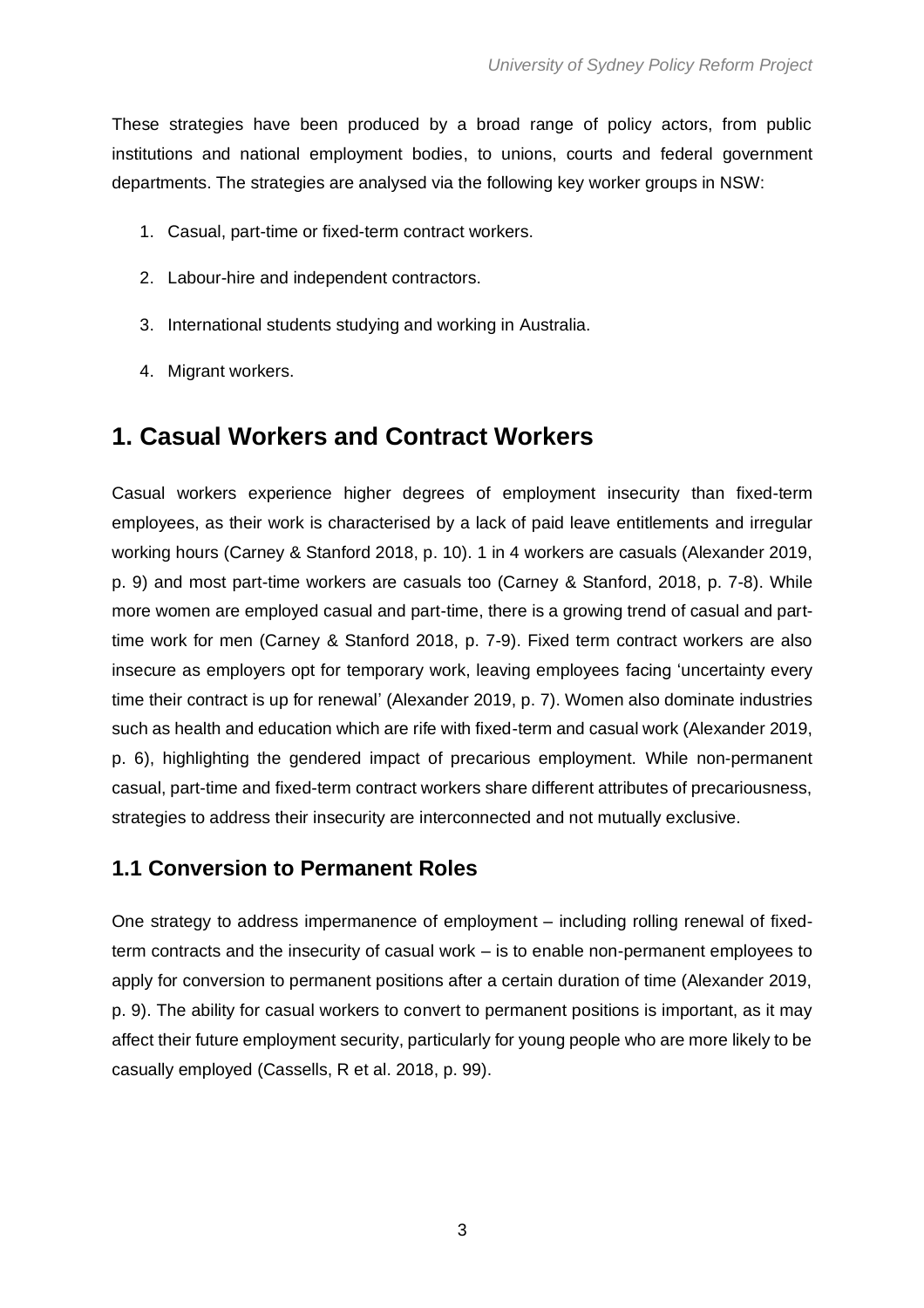As highlighted by Whitehouse, Lafferty and Boreham's (1997) case study on conversion from casual to permanent roles in retail and hospitality, this strategy may address the precariousness of working in non-permanent casual, part-time or fixed-term roles. This may benefit the psychosocial wellbeing of workers insecurely employed by providing continuity, predictability and regularity of working hours, and provide casual workers with access to better entitlements.

There are limitations to permanent part-time positions too, however, as they can enable employers to avoid giving workers full-time, predictable hours and less entitlements. Further, though it has been argued by employers that this offers more flexibility for workers, there is 'little evidence that permanent part-time status offers significant advantages' (Whitehouse, Lafferty & Boreham, 1997, p. 45).

Moreover, conversion to permanent positions, particularly part-time ones, is not likely to affect broader employment conditions or the broader trend of casualisation in the Australian workforce. It is not a stand-alone strategy to address precarious employment. One difficulty is that conversion applications are still determined by employers (Alexander 2019, p. 9). However, Whitehouse, Lafferty and Boreham's (1997) study when analysed in conjunction with the data on job satisfaction by Cassells et.al. (2018) suggests that there is room for the development of more beneficial working conditions for permanent part-time employment, that include flexible employment conditions and collective, unionised enterprise bargaining.

### <span id="page-5-0"></span>**1.2 Empowering Workers Through Unions**

Hardy (2011, p. 117) suggests that non-state actors' involvement in improving working conditions for precariously employed workers may address gaps in regulation, breaches of regulation. Non-compliance with regulation leaves already insecurely employed workers more vulnerable as minimum protections are not implemented (Hardy 2011). Collaborative nonstate actors such as unions can play an important role in promoting regulatory compliance, if they are well organised and well resourced. For example they can do this by engaging in dispute resolutions and improving working conditions through claim progression in enterprise bargaining agreements. (Hardy 2011, p. 123). However there have been significant declines in union membership density from 35 percent in 1994 to 13.9 percent in 2016 (Gilfillan & McGann 2018). As reported by the ACTU (2018), enterprise bargaining coverage declined by 39% between 2014-2018, leaving more workers covered only by Modern Awards (ACTU 2018, p.35; Carney & Stanford, 2018, p. 12; Pennington & Stanford 2020, p. 335). Barnes and Lafferty (2010, p. 7) highlight that while minimum National Employment Standards have been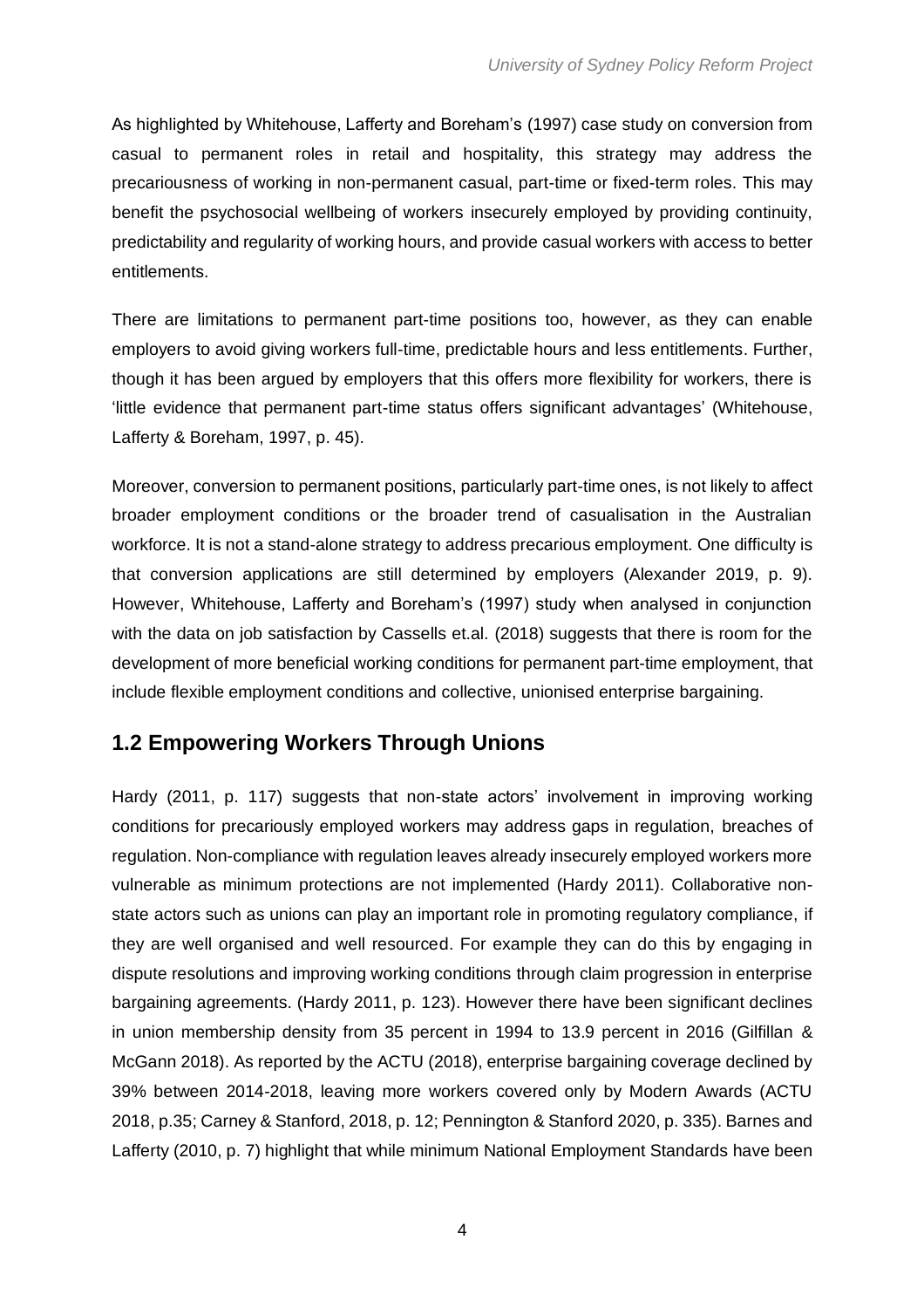legislated, and the *Fair Work Act* (2009) may enable provisions for 'multi-enterprise collective bargaining and agreements', current minimum awards may limit the ability of workers to take industrial action. Therefore, as Hardy (2011, p. 123) argues, workers only covered by minimum awards without formal and robust non-state actor representation (including through unions), lack the power for collective arbitration, which is needed to facilitate enforcement of labour regulations, and to negotiate decent working conditions and living wages. Strengthened support and resourcing for unions and independent non-union actors, could allow them to better educate workers of their rights and to regain influence to negotiate in workplaces. This could, in comparison to management-established mechanisms, provide more insecurely employed workers with a voice outside of employer constraints (Barnes & Lafferty 2010, p. 8- 9). Pennington (2018, p. 78-83) suggests there are six potential strategies which could support increases in enterprise bargaining, briefly outlined below:

- 1. **Collective bargaining at an industry level.** Coordinated, industry-wide collective bargaining could grow the scope of enterprise agreements (EAs) by allowing minimum industry standards to be set above the National Employment Standards, and subsequently encourage redistribution in worker-employer relations through wage growth and equality, productivity and investment in training and development (Pennington 2018, p. 80).
- 2. **Prohibition of EA termination during bargaining periods.** This would allow workers to have continued protection under pre-existing agreement in cases where new agreements are prolonged or not sought by employers. This would be assisted further by strengthening provisions in the *Fair Work Act*, to assist unions to pressure employers into bargaining (Pennington 2018, p. 80-81).
- 3. **Removing limitations on union activity.** Unions should be reinstated as an authority for regulation compliance, through removal of limitations on union workplace visits. Further, the expansion of industrial strike action outside of specified bargaining periods could 'promote a more even balance of power between workers and employers' (Pennington 2018, p.81).
- 4. **Effective and efficient umpire system.** Procedures should be developed and made accessible to support quick resolution of arbitrations for workers, and to ensure workers and unions are sufficiently resourced in litigation. Employer responsibilities should also be enshrined in legislation and enforced by an umpire system to ensure further regulatory adherence (Pennington 2018, p. 81-82).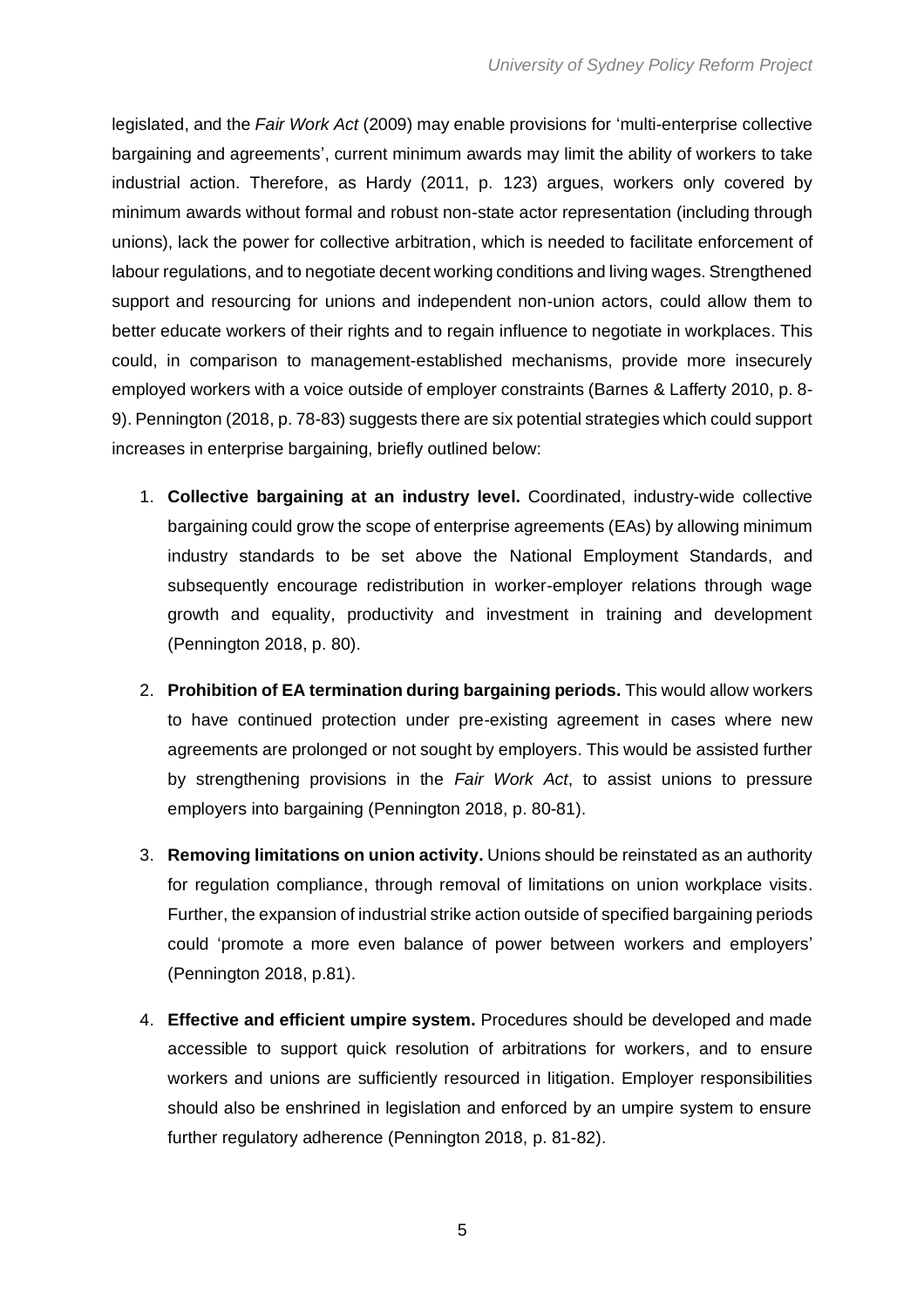- 5. **Conversion of non-union EAs to union EAs.** This could increase scope, efficacy and authority of collective bargaining, as well as remove risk of undue employer influence, which is a risk currently posed to non-union EAs (Pennington 2018, p. 82).
- 6. **Sustainable financial resourcing for unions.** Diminishing union membership resulting from voluntary unionism, and free legal protection for free riders who do not contribute to collective bargaining, could be counter-acted through the introduction of a sustainable funding mechanism for union bargaining (Pennington 2018, p. 83).

### <span id="page-7-0"></span>**2. Labour Hire and Independent Contractors**

There are approximately one million independent contractors within the Australian workforce, with a large proportion of them being 'dependent' contractors who either 'exclusively rely on a single client for work or who have no authority over their work' (Rawling 2015). Under Australian law, firms are not required to provide independent contractors with a minimum wage, penalty rates, superannuation, paid sick leave or annual leave, as contractors are defined as self-employed individuals running their own businesses (FWO 2020a). The ACTU (2011) estimates that up to 450,000 independent contractors are employed in sham contracting arrangements. Defined by the Fair Work Ombudsman (FWO) as '[an attempt by] the employer to disguise an employment relationship as an independent contracting arrangement… [to avoid] responsibility for employee entitlements', sham contracting has become a widespread problem throughout the Australian workforce (FWO 2020a). Businesses – especially within construction, commercial cleaning, call centres, and private security – have adapted their practices to misclassify employees as independent contractors. This shifts economic liabilities onto workers and minimises business labour costs by circumventing the provision of employment entitlements, including minimum wages, annual and sick leave, overtime and penalty rates, and workers compensation (Rawling 2015).

# <span id="page-7-1"></span>**2.1 Redefining Independent Contractors and Regulating Sham Contracts**

One strategy to mitigate the rise of precarious employment is to legislate new definitions for employees and independent contractors. The CFMEU has suggested that 26% to 46% of independent contractors working in construction are engaged on sham contracts (ACTU 2018c). By establishing key criteria to identify the differences between employees and independent contractors, there could be a reduction in incidences of sham contracts and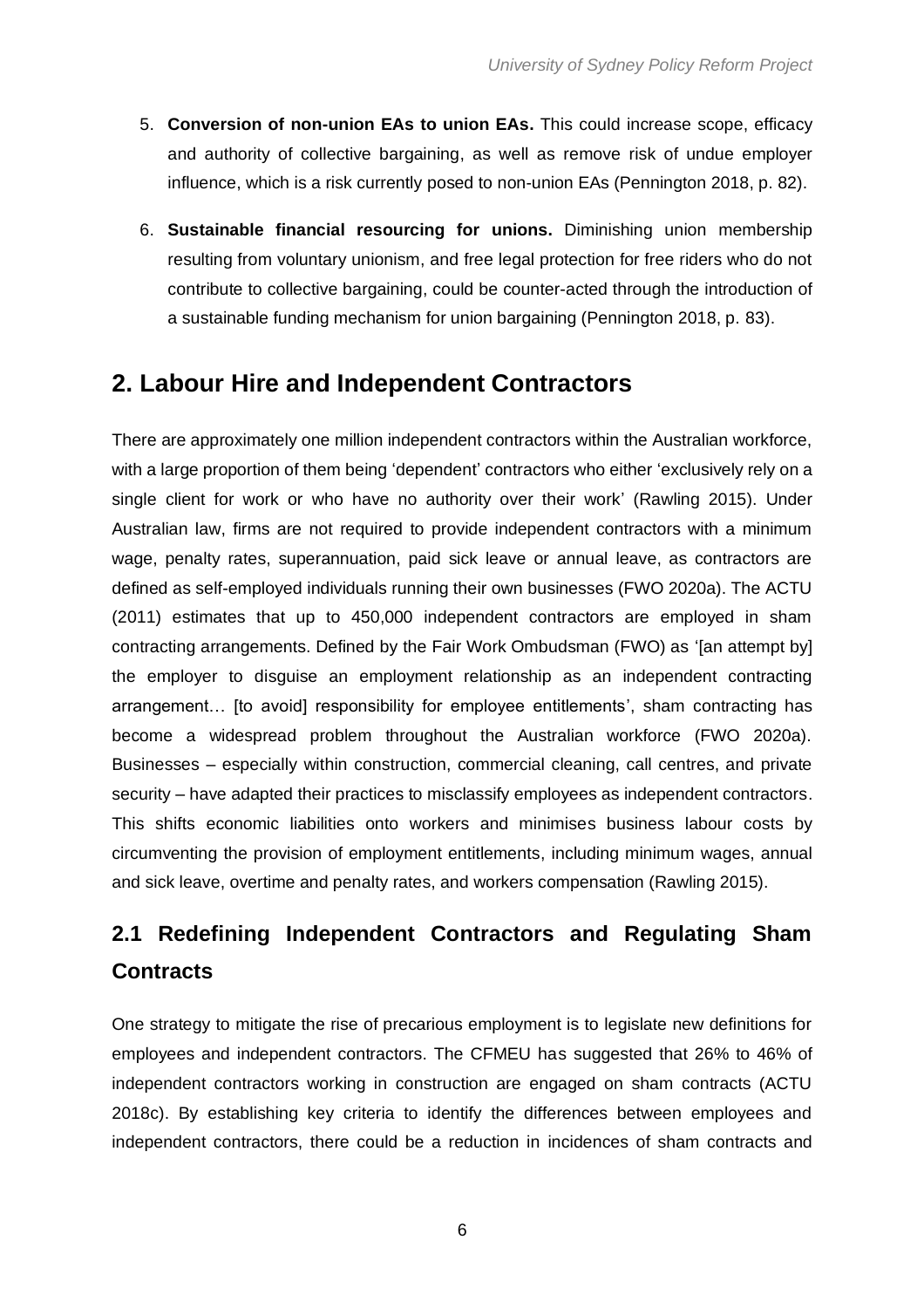triangular employment relationships, and therefore a reduction in precarious employment within the Australian workforce. An example of such a framework that redefines and reclassifies independent contractors was passed by the California State Assembly in September 2019. California Assembly Bill 5 (AB-5) imposed stricter restrictions on defining independent contractors by codifying and ratifying the 'ABC' test; a three-point assessment to determine the classification of a worker as either an employee or independent contractor (LWDA 2020). The employer must prove that the worker satisfies all three of the following conditions to be classified as an independent contractor. If one or more of these conditions are not met, then the worker is classified as an employee and is eligible for employee benefits:

- 1. The worker is free from the control and direction of the hiring entity in connection with the performance of the work, both under the contract for the performance of the work and in fact;
- 2. The worker performs work that is outside the usual course of the hiring entity's business; and
- 3. The worker is customarily engaged in an independently established trade, occupation, or business of the same nature as that involved in the work performed.

This law has ensured that more independent contractors are eligible to receive access to basic labour and employment protections, including minimum wage and overtime protections, paid sick leave, workers' compensation benefits, and unemployment insurance benefits (McNicholas & Poydock 2019). Furthermore, the law is expected to recoup some of the estimated \$7 billion in annual state tax revenue lost to misclassification (McNicholas & Poydock 2019). However, this law has faced significant opposition from the business sector in California – especially from ride-sharing firms including Uber and Lyft and delivery companies like Deliveroo – due to the additional financial costs related to reclassifying independent contractors as employees. These costs include higher labour costs, taxes for social security, health care, and unemployment insurance, workers' compensation insurance, and basic leave entitlements for employees. The short and long-term economic impacts of this legislation is currently unknown, as the COVID-19 recession has distorted economic activity and employment statistics.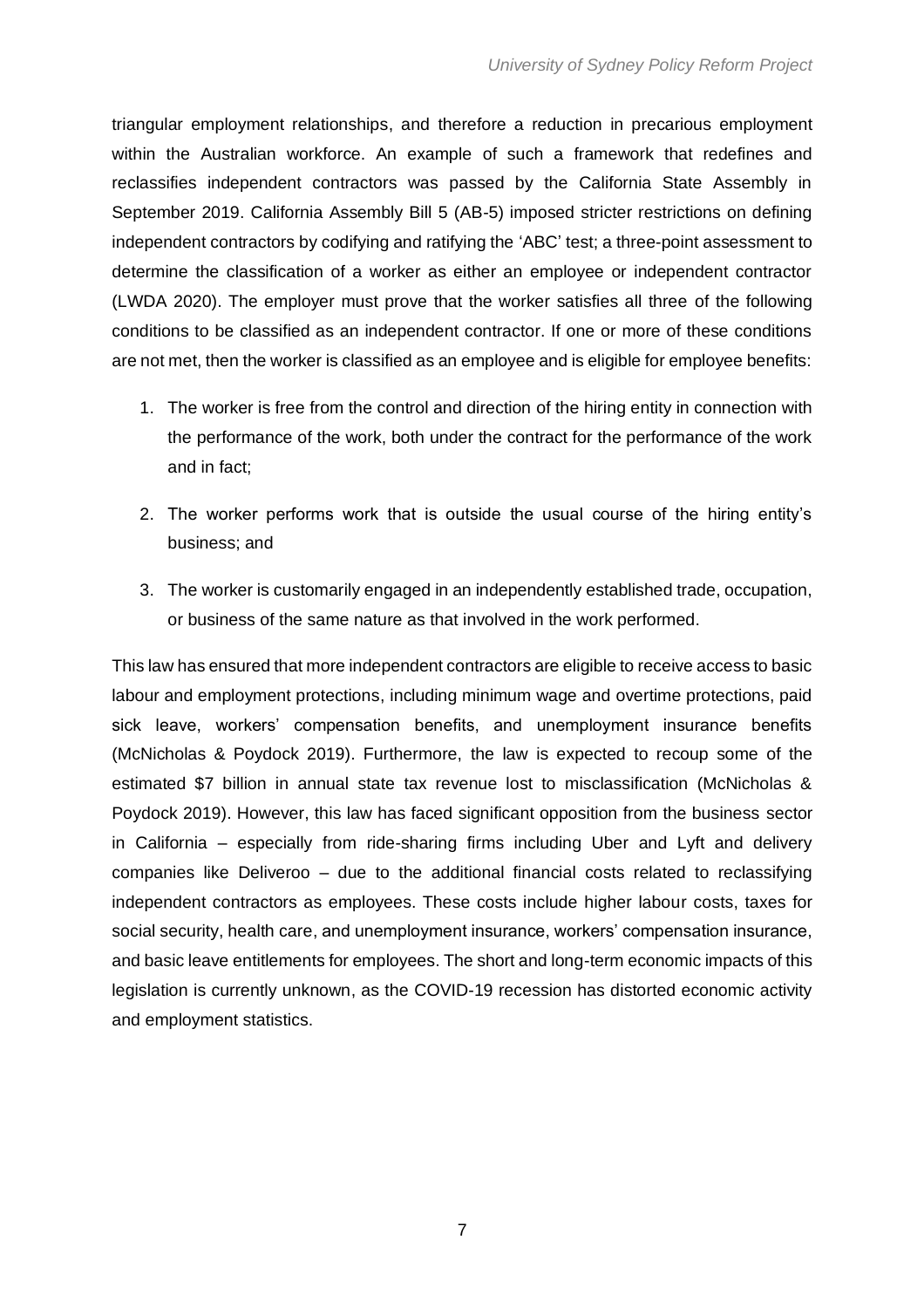## <span id="page-9-0"></span>**2.2 Increasing Regulation on Labour Hire Agencies and Triangular Employment Relationships**

Many temporary workers and independent contractors are employed through labour hire agencies. These companies are under-regulated and, in recent years, have faced scrutiny over allegations of exploitative, illegal practices including wage theft, coercion, substandard living conditions, and unpaid superannuation (ACTU 2018b). Companies may also employ labour hire companies to create triangular employment relationships between the worker, the labour hire agency – who is the legal employer – and the end-use enterprise, where the work is undertaken (ACTU 2018c). The government should construct a comprehensive national framework scheme for the registration, licencing and regulation of labour hire agencies in Australia (ACTU 2012). The Queensland Government has implemented a mandatory labour hire licensing scheme to protect labour hire workers and ensure that firms are complying with all relevant industrial relation laws (LHLQ 2020). This scheme ensures that employment standards and practices are maintained, and that labour hire employees receive their entitled employment benefits and are provided greater job security. This legislation also provides specialised recourse for workers employed by labour hire agencies and has enabled workers to check that their labour hire provider is legitimate and licensed. Similar schemes in Canada, South Korea, Japan, Germany, France, and other European countries have been legislated to monitor labour hire agencies, and to expand labour protections and entitlements to labour hire employees (ACTU 2012). The *Fair Work Act 2009* (Cth) could be amended to require both the labour hire agency and the end-user enterprise to be jointly responsible for ensuring that workers receive their entitled pay and benefits (ACTU 2018c). If the labour hire provider does not meet their legal obligations, the worker can seek compensation from the end-user enterprise, and both companies will receive financial penalties for their actions.

### <span id="page-9-1"></span>**3. International Students in Australia**

From January to December 2019, there were 758,154 international students enrolled in Australia – a nine percent increase from December 2018 (Australian Government Department of Education, Skills and Employment 2020). Close to 50 percent of these students were pursuing higher education while 30 per cent were engaged in vocational education and training (AGDESE 2019). Between 2002 and 2019, there had been almost three million (2,895,799) international students who had undertaken studies in Australia (AGDESE 2020). Despite this growing trend, there is limited (and quite dated) information on the extent to which international students are participating in the domestic labour force. According to the Subclass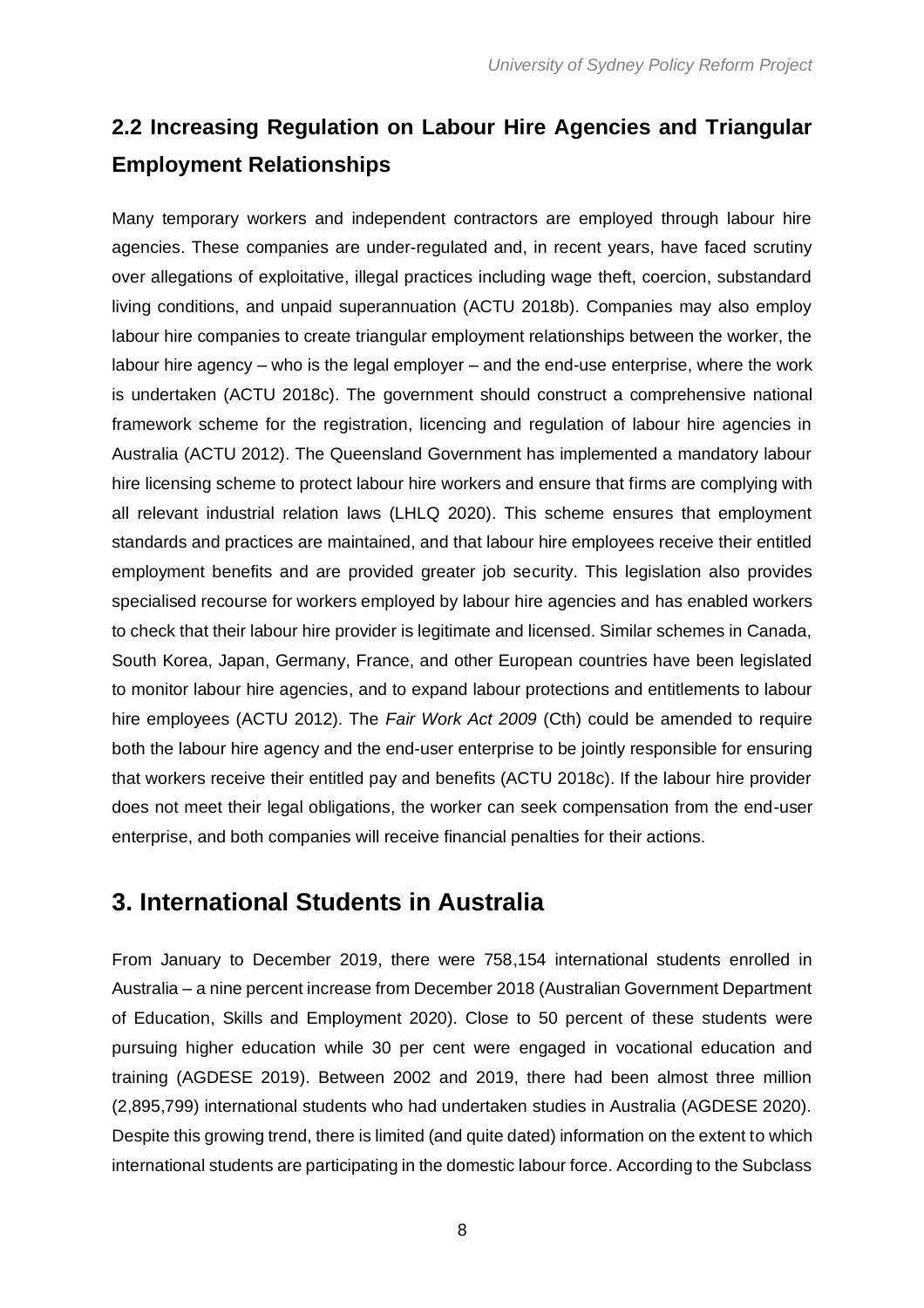500 visa conditions #8104 and #8105, international students are allowed to work for a maximum of 40 hours per fortnight while their courses are in session, and for an unlimited number of hours during course breaks (Australian Government Department of Home Affairs 2019).

The most prevalent dimension of precarious work for international students in Australia relate to different forms of wage abuse. Cases of underpayment, where international students are paid below the legal minimum wage are widespread. A 2005 case study found that 58 per cent of international students in higher education disclosed earning less than half of the prescribed wage (Nyland et al 2009). The 40-hour work restriction on international students normally leads them to pursue casual and uncertain work (Berg 2016). Employer practices of 'undeclared work' for the purpose of evading tax, social security and/or labour law responsibilities are also common (Campbell, Boese & Tham 2016). Regardless of the circumstances, international students and secondary visa holders who are found to be in breach of the 40-hour limit are subject to non-discretionary cancellation of their visas. Once in breach of their visas, the risks of international students' vulnerabilities, now as illegal workers, are tremendously heightened (Reilly 2012).

#### <span id="page-10-0"></span>**3.1 Enforcing Employer Sanctions**

To address the wage exploitation of students, employer sanctions were integrated into the *Migration Act 1958* (Cth) as a means to hold abusive employers accountable. Employers are liable if they are aware or reckless of the fact that the person is a non-citizen whose work rights are restricted and who is in breach of their visa condition, while additional 'exploitation' of the worker constitutes a higher offence (Migration Act s 245AC). According to the government-commissioned Howells Report in 2010, employer sanctions were inadequate and made no direct impact in improving employers' exploitative behaviour towards migrants, nor to international students. The report posits that 'knowledge' or 'recklessness' is challenging to prove since there is no way of knowing about students' other jobs (Howells 2007). Successful prosecutions are unlikely as evidence primarily depends on workers, who would be unwilling to provide such information, as this may result in their visa being cancelled.

### <span id="page-10-1"></span>**3.2 Role of Education Providers**

Another strategy that has been proposed to address precarious work conditions of international students has been to strengthen existing institutional mechanisms (Reilly 2012). This includes increasing the role of education providers in protecting the working rights of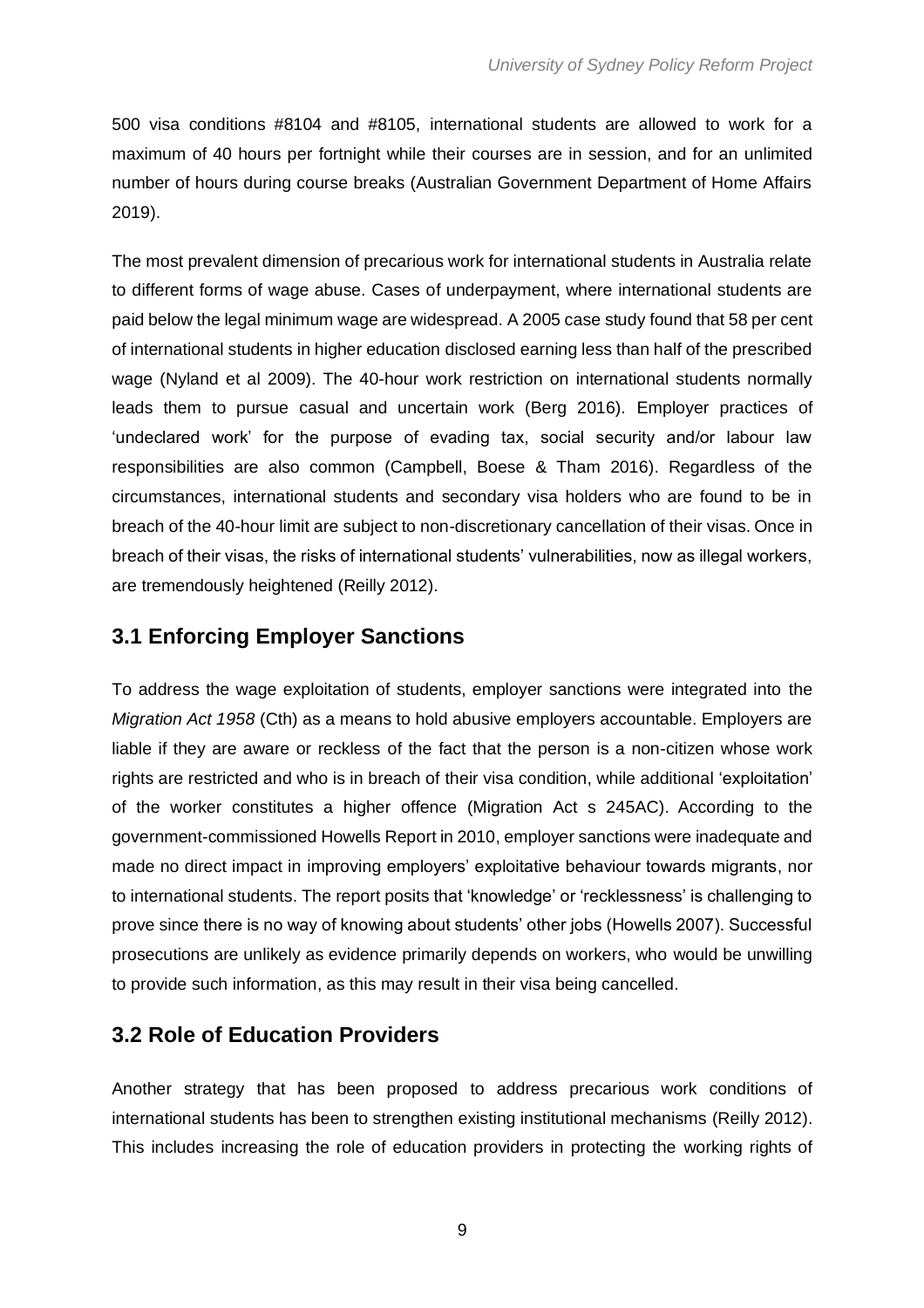international students, particularly as these work entitlements are closely related to their study privileges. The 2012 Baird review of the *Education Services for Overseas Students Act*  recommended that education providers should introduce more effective protection practices and mechanisms to safeguard international students' general rights, and not merely their rights as consumers of education products (Baird Review 2010, p. v-vii). Meanwhile, the Fair Work Ombudsman has recently intensified its campaign to raise awareness of international students' workplace rights, to encourage international students to access help for free advice and assistance (Fair Work Ombudsman 2017).

### <span id="page-11-0"></span>**3.3 Reforming International Student Work Entitlements**

As mentioned previously, the work restrictions in international students' visa conditions result in their work being precarious in various ways, including through risk of visa breach. As a result, two kinds of reform to international students' work entitlements have been suggested: either further restricting these work privileges (even removing the work privileges completely), or easing the restrictions on these work privileges. The option to remove students' work entitlements are often based on arguments about the various negative effects on students of working while studying on students (Neil et al. 2004; Rodan 2009). This strategy aims to eliminate students' willingness to: (1) work for below minimum wages and in poor working conditions, which in turn entices them to work beyond the authorised work hours; and (2) work with no pay to gain experience in their pursuit for permanent residency (National Union of Students 2009, p. 8).

However, supporters of the other reform option – to ease the restrictions on international student work privileges – argue that the government is unlikely to entirely remove students' work entitlements. This is because along with holiday visa holders, international students contribute significantly to Australia's unskilled labour market (Reilly 2012), and because international student work rights are an indispensable part of Australia's international education tourism package (Ong & Ramia 2009). However, neither side of the debate proposes strategies to directly address the conditions of precarious work experienced by international students. They merely seek to either eliminate students' contravention of the visa working conditions completely, or make sanctioning of abusive employers more straightforward. As such, these reforms may need to be accompanied by broader labour and migration law reforms.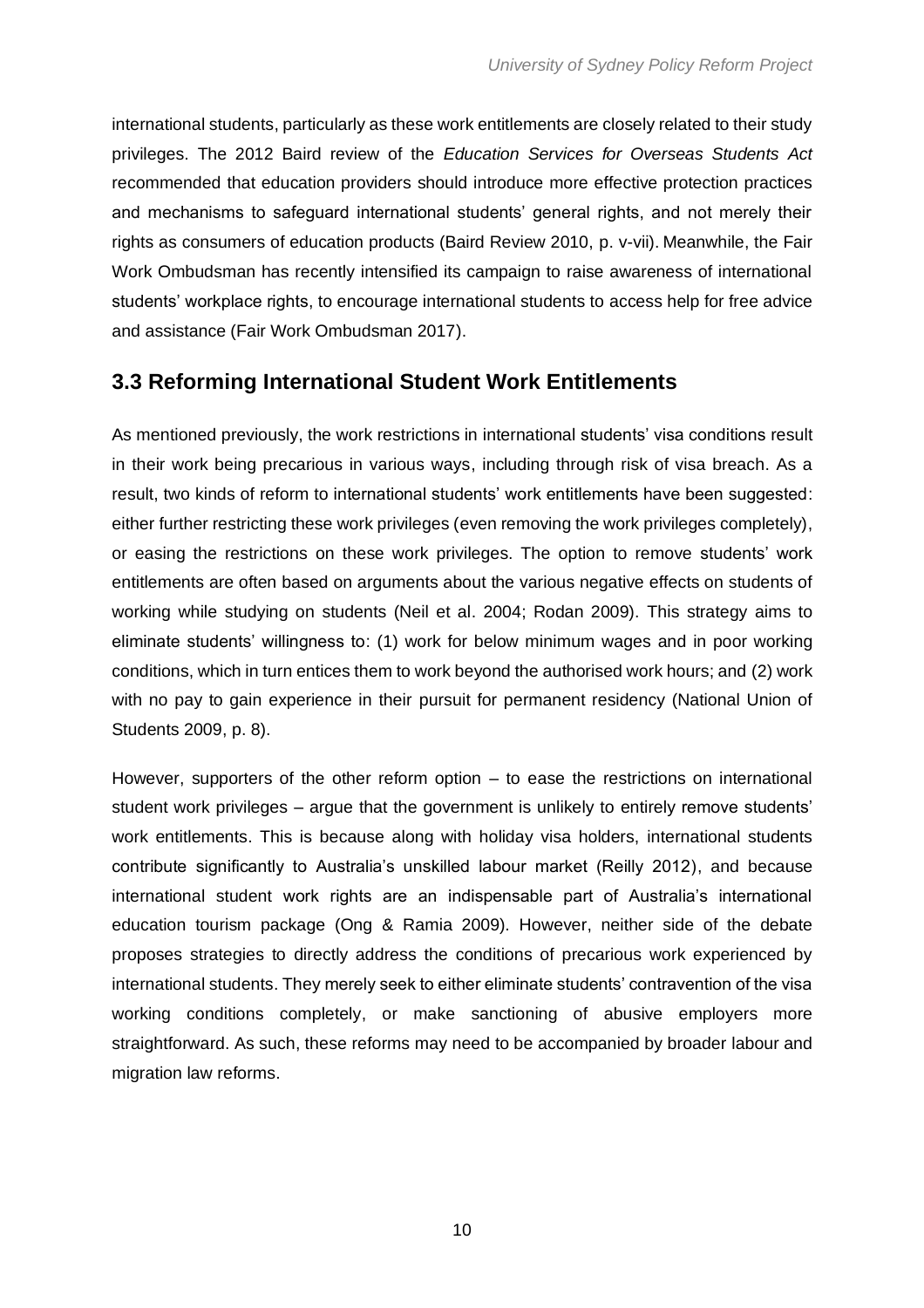### <span id="page-12-0"></span>**4. Migrant Workers in Australia**

In this section, migrant workers are defined as all foreign-born workers in Australia who hold a temporary visa with working rights. This includes, for example, Working Holiday Makers and holders of the Temporary Skill Shortage visa. Migrant workers are primarily employed in lowskilled jobs on a casual or part-time basis and are among the most vulnerable workers in the Australian economy (Unions NSW 2020). These workers are easy to exploit due to their weak English skills and limited knowledge of Australian workplace laws (Migrant Workers' Taskforce 2019). Fundamental labour standards and minimum wage laws are frequently undermined in relation to migrant workers (Carney & Stanford 2018). Currently, a large proportion of migrant workers are also being grossly underpaid. For example, the Wage Theft in Australia Report conducted in 2016 found that, of the 4322 migrant workers surveyed, approximately 30% earned \$12 per hour or less (Migrant Workers' Taskforce 2019). Equally concerning is the fact that migrant workers are being restricted from pursuing legal action against employers because they may only be in Australia for a limited period of time (Senate Legal and Constitutional Affairs Reference Committee 2018).

### <span id="page-12-1"></span>**4.1 Provision of Bridging Visas**

To overcome the time barriers which impede migrant workers from pursuing legal action against employers, one proposed strategy is to provide migrant workers who have initiated proceedings against their employer, with a bridging visa that lasts for the duration of their claim (Senate Legal and Constitutional Affairs Reference Committee 2018). The Senate Education and Employment References Committee (2016) characterises this provision of bridging visas as 'necessary' to ensure that all temporary visa holders are not denied access to justice that Australian workers in a similar position would have access to.

One potential limitation of the strategy is that bridging visas may be abused by migrants to illegally extend their stay in Australia (Hemingway 2016). However, this limitation can be easily addressed. The Law Council of Australia, for instance, views the adoption of 'expedited court and tribunal procedures' as sufficient to mitigate the duration for which a bridging visa may be required (Senate Legal and Constitutional Affairs Reference Committee 2018). Similarly, Hemingway agrees that 'fast-track[ing] claims processes' is likely to curtail the abuse of bridging visas by migrants (Hemingway 2016). Another way to prevent such migrant workers from overstaying**,** is to make the award of the bridging visa conditional on a legal practitioner or other relevant government agent, such as a Fair Work Ombudsman officer, certifying the legitimacy of the migrant's claim (Bassina & Berg 2020). The establishment of a separate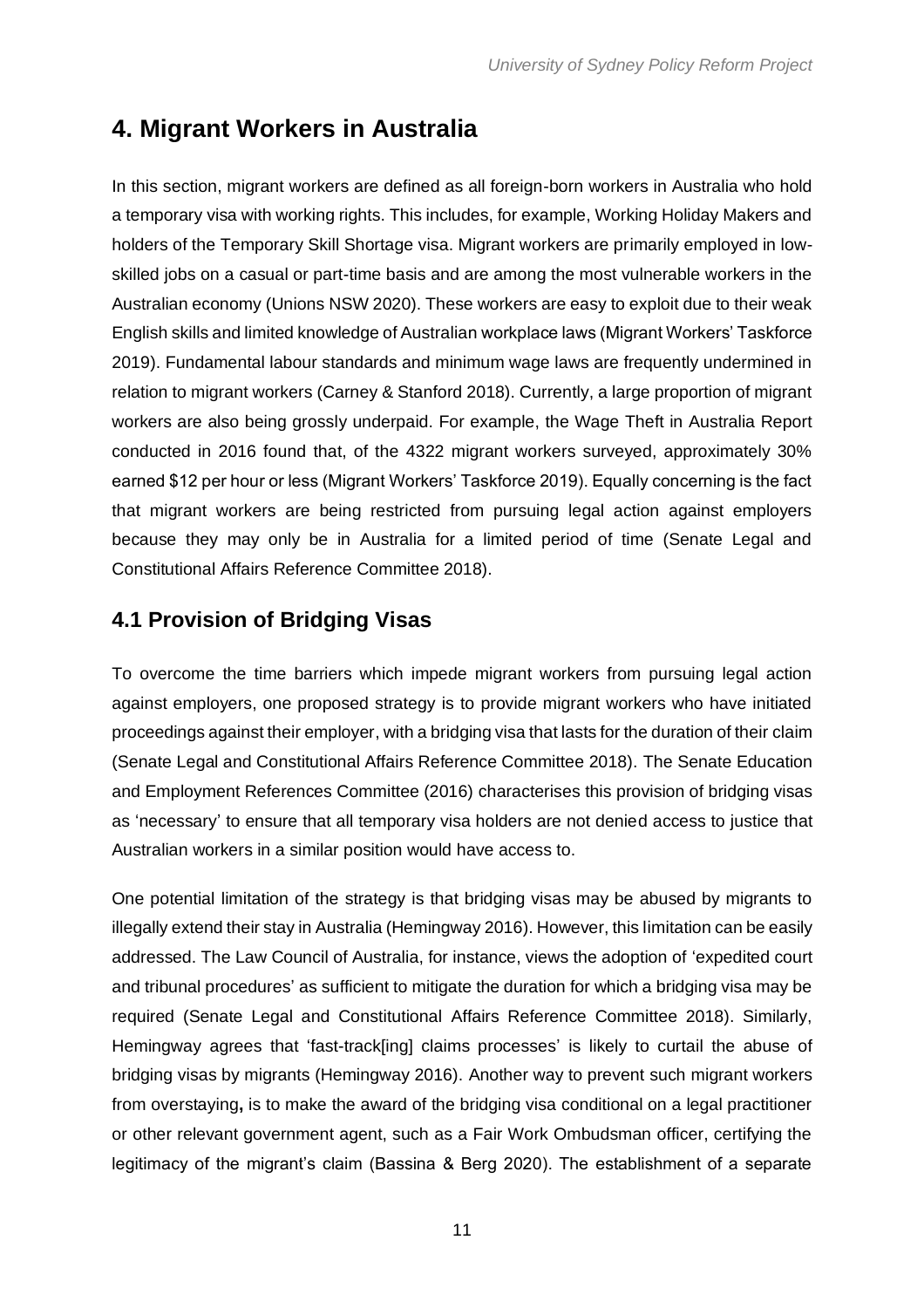mechanism for migrant wage claims could also prove effective in keeping bridging visas lengths to a minimum (Bassina & Berg 2020). Finally, the Senate Education and Employment References Committee (2016) argue that there already appear to be adequate provisions in place to preclude the abuse of the bridging visa.

Notably, the provision of bridging visas does not expand the quantity of work available. However, by assisting migrant workers to pursue their claims against employers, the strategy affords migrant workers a stronger voice and thus may facilitate improved access to protections and entitlements for migrant workers.

# <span id="page-13-0"></span>**Conclusion**

This literature review has explored several facets of precarious employment in NSW. It has utilised a definition of precarious employment as work where one has (1) limited or no access to paid leave, (2) irregular working hours, (3) unpredictable wages, (4) limited or no access to union support and (5) jobs that are repetitive and are divorced from educational outcomes. In Australia, a wide range of workers are at risk of precarious employment, from casual workers and international students to new migrants and independent contractors. The COVID-19 pandemic has certainly compounded the alienation and discomfort that accompanies precarious work. The pressing need to earn income, and to support dependents, exposes precarious workers to sickness and infection, especially for jobs in which working from home is not an option.

This literature review has identified and critically assessed multiple strategies designed to improve the working conditions of groups vulnerable to precarious employment. Some of the strategies speak to the importance of unions and civil society actors in informing precarious employees of their rights. Other strategies have spotlighted key pieces of legislation that protect precarious employees in theory, but are inadequately enforced in practice. The strategies explored here are not mutually exclusive, but are interdependently linked.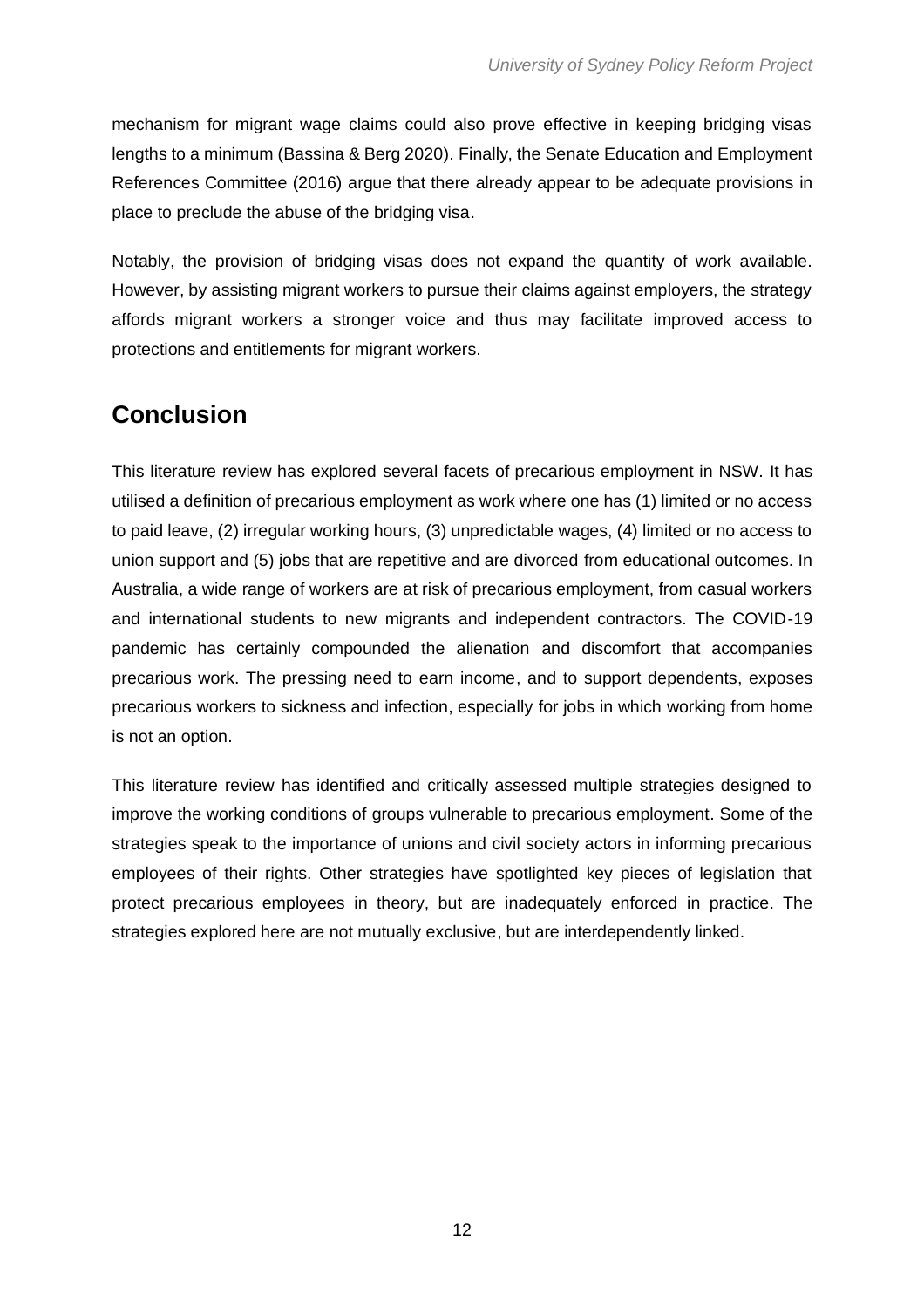### <span id="page-14-0"></span>**References**

- Ai Group 2016, *The Emergence of the Gig Economy Thought Leader Paper: Education & Training Policy Team*, Ai Group, viewed 1 October 2020, [http://cdn.aigroup.com.au/Reports/2016/Gig\\_Economy\\_August\\_2016.pdf.](http://cdn.aigroup.com.au/Reports/2016/Gig_Economy_August_2016.pdf)
- Alexander, L 2019, *Understanding Insecure Work in Australia*, The McKell Institute, Queensland, viewed 1 October 2020, https://mckellinstitute.org.au/app/uploads/McKell-Institute-Queensland-Understanding-Insecure-Work-in-Australia-1-2.pdf.
- Australian Council of Trade Unions 2018, 'The Future of Work: Greater Inequality and Insecurity Unless We Act: ACTU Submission to the Senate Select Committee on the Future of Work and Workers Inquiry 2018', https://www.actu.org.au/media/1385167/d39 submission-to-the-future-of-work-and-workers-senate-inquiry.pdf.
- Australian Council of Trade Unions 2019, 'ACTU Submission to The Senate Education and Employment Legislation Committee Inquiry into The Fair Work Amendment (Right to Request Casual Conversion) Bill 2019', https://www.actu.org.au/media/1385466/d7 actu-submission-re-right-to-request-casual-conversion-bill.pdf.
- Australian Council of Trade Unions n.d., *The Rise of Insecure Work in Australia*, Australian Council of Trade Unions, Melbourne, viewed 1 October 2020, [https://www.actu.org.au/media/1385243/d88-a4\\_the-rise-of-insecure-work\\_fa.pdf.](https://www.actu.org.au/media/1385243/d88-a4_the-rise-of-insecure-work_fa.pdf)
- Australian Council of Trade Unions 2011, *The future of work in Australia: dealing with insecurity and risk*, ACTU, viewed 17 October 2020, [https://www.actu.org.au/media/125289/Future%20of%20work%20industrial%20options](https://www.actu.org.au/media/125289/Future%20of%20work%20industrial%20options%20paper.pdf) [%20paper.pdf.](https://www.actu.org.au/media/125289/Future%20of%20work%20industrial%20options%20paper.pdf)
- Australian Council of Trade Unions 2012, *Lives on hold: unlocking the potential of Australia's workforce*, ACTU, viewed 17 October 2020, [https://www.actu.org.au/media/349417/lives\\_on\\_hold.pdf.](https://www.actu.org.au/media/349417/lives_on_hold.pdf)
- Australian Council of Trade Unions 2018a, *ABN Abuse: The Rise of Sham Contracting*, ACTU, viewed 17 October 2020, [https://www.actu.org.au/media/1385230/d182-the-rise-of](https://www.actu.org.au/media/1385230/d182-the-rise-of-sham-contracting-and-abuse-of-the-abn-system-14-september-2018.pdf)[sham-contracting-and-abuse-of-the-abn-system-14-september-2018.pdf.](https://www.actu.org.au/media/1385230/d182-the-rise-of-sham-contracting-and-abuse-of-the-abn-system-14-september-2018.pdf)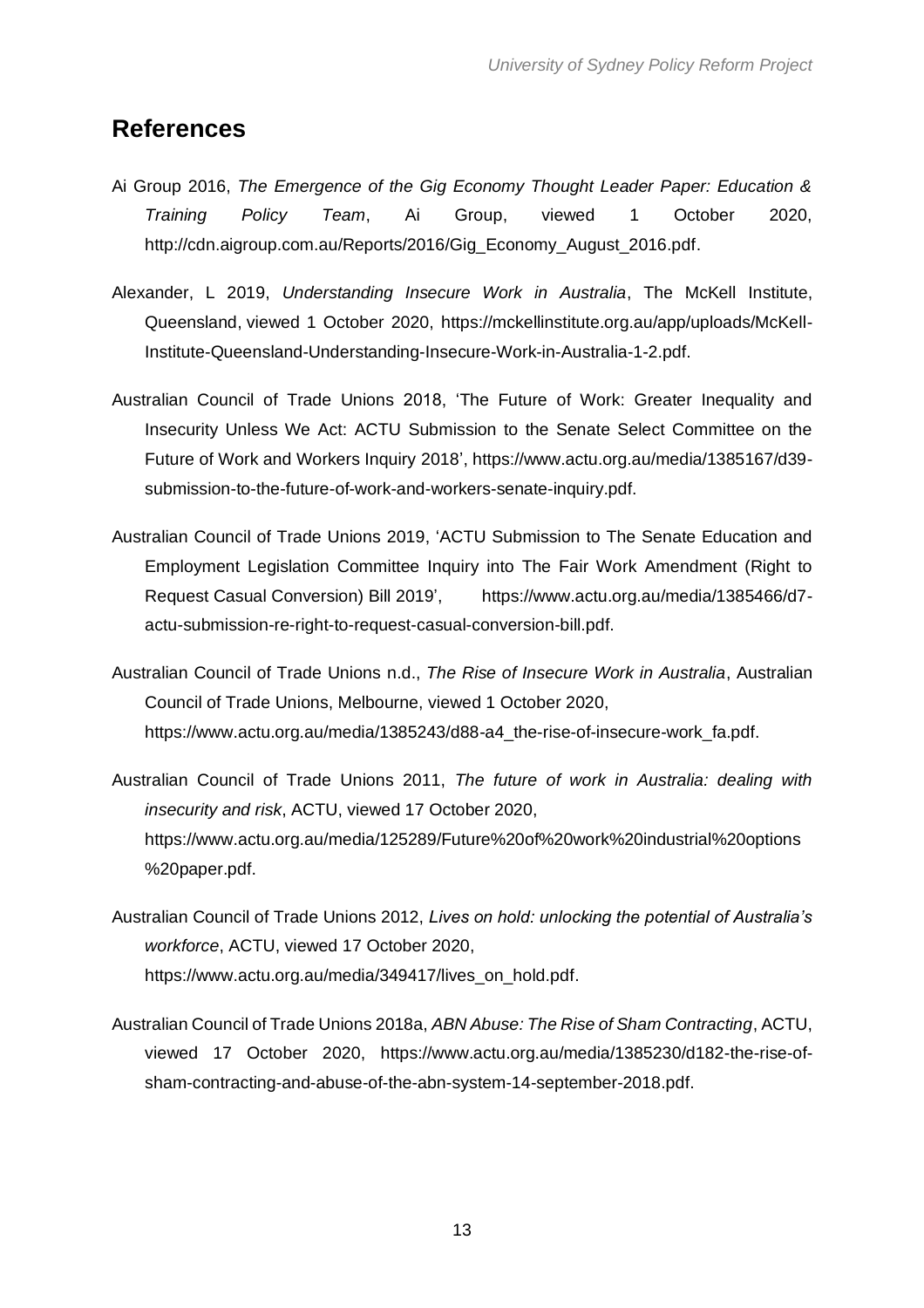- Australian Council of Trade Unions 2018b, *Australia's insecure work crisis: Fixing it for the future*, ACTU, viewed 17 October 2020, [https://www.actu.org.au/media/1033868/insecure-work\\_final-18052018-final.pdf.](https://www.actu.org.au/media/1033868/insecure-work_final-18052018-final.pdf)
- Australian Council of Trade Unions 2018c, *The Future Of Work: Greater Inequality And Insecurity Unless We Act*, ACTU, viewed 17 October 2020, [https://www.actu.org.au/media/1385167/d39-submission-to-the-future-of-work-and](https://www.actu.org.au/media/1385167/d39-submission-to-the-future-of-work-and-workers-senate-inquiry.pdf)[workers-senate-inquiry.pdf.](https://www.actu.org.au/media/1385167/d39-submission-to-the-future-of-work-and-workers-senate-inquiry.pdf)
- Australia Government Department of Education, Skills and Employment 2019, 'International Student Data monthly summary', viewed 18 October 2020: [https://internationaleducation.gov.au/research/International-Student-](https://internationaleducation.gov.au/research/International-Student-Data/Documents/MONTHLY%20SUMMARIES/2019/Dec%202019%20MonthlyInfographic.pdf)[Data/Documents/MONTHLY%20SUMMARIES/2019/Dec%202019%20MonthlyInfograp](https://internationaleducation.gov.au/research/International-Student-Data/Documents/MONTHLY%20SUMMARIES/2019/Dec%202019%20MonthlyInfographic.pdf) [hic.pdf.](https://internationaleducation.gov.au/research/International-Student-Data/Documents/MONTHLY%20SUMMARIES/2019/Dec%202019%20MonthlyInfographic.pdf)
- Australian Government Department of Education, Skills and Employment 2020, 'Student numbers', viewed online 18 October 2020: [https://internationaleducation.gov.au/research/DataVisualisations/Pages/Student](https://internationaleducation.gov.au/research/DataVisualisations/Pages/Student-number.aspx)[number.aspx.](https://internationaleducation.gov.au/research/DataVisualisations/Pages/Student-number.aspx)
- Australian Government Department of Home Affairs 2019, 'BR0097 Student Visa and Temporary Graduate Visa Program Report', viewed 18 October 2020: [https://www.homeaffairs.gov.au/research-and-stats/files/student-temporary-grad](https://www.homeaffairs.gov.au/research-and-stats/files/student-temporary-grad-program-report-june-2019.pdf)[program-report-june-2019.pdf.](https://www.homeaffairs.gov.au/research-and-stats/files/student-temporary-grad-program-report-june-2019.pdf)
- Australian Trade and Investment Commission (Austrade) 2020, *Australian business taxes*, viewed 17 October 2020, [https://www.austrade.gov.au/International/Invest/Guide-to](https://www.austrade.gov.au/International/Invest/Guide-to-investing/Running-a-business/Understanding-Australian-taxes/Australian-business-taxes)[investing/Running-a-business/Understanding-Australian-taxes/Australian-business](https://www.austrade.gov.au/International/Invest/Guide-to-investing/Running-a-business/Understanding-Australian-taxes/Australian-business-taxes)[taxes.](https://www.austrade.gov.au/International/Invest/Guide-to-investing/Running-a-business/Understanding-Australian-taxes/Australian-business-taxes)
- Barnes, A and Lafferty, G, 2010, 'The Fair Work Act: As Good as it Gets?' *The Economic and Labour Relations Review*, 21(1), 1-12.
- Bassina, F & Berg, L, 2020, *Temporary Migration*, UNSW & UTS, Sydney, viewed 1 October 2020, [https://www.aph.gov.au/DocumentStore.ashx?id=82c81f56-64f8-4967-aa1f](https://www.aph.gov.au/DocumentStore.ashx?id=82c81f56-64f8-4967-aa1f-e06fcd2ff714&subId=679599)[e06fcd2ff714&subId=679599.](https://www.aph.gov.au/DocumentStore.ashx?id=82c81f56-64f8-4967-aa1f-e06fcd2ff714&subId=679599)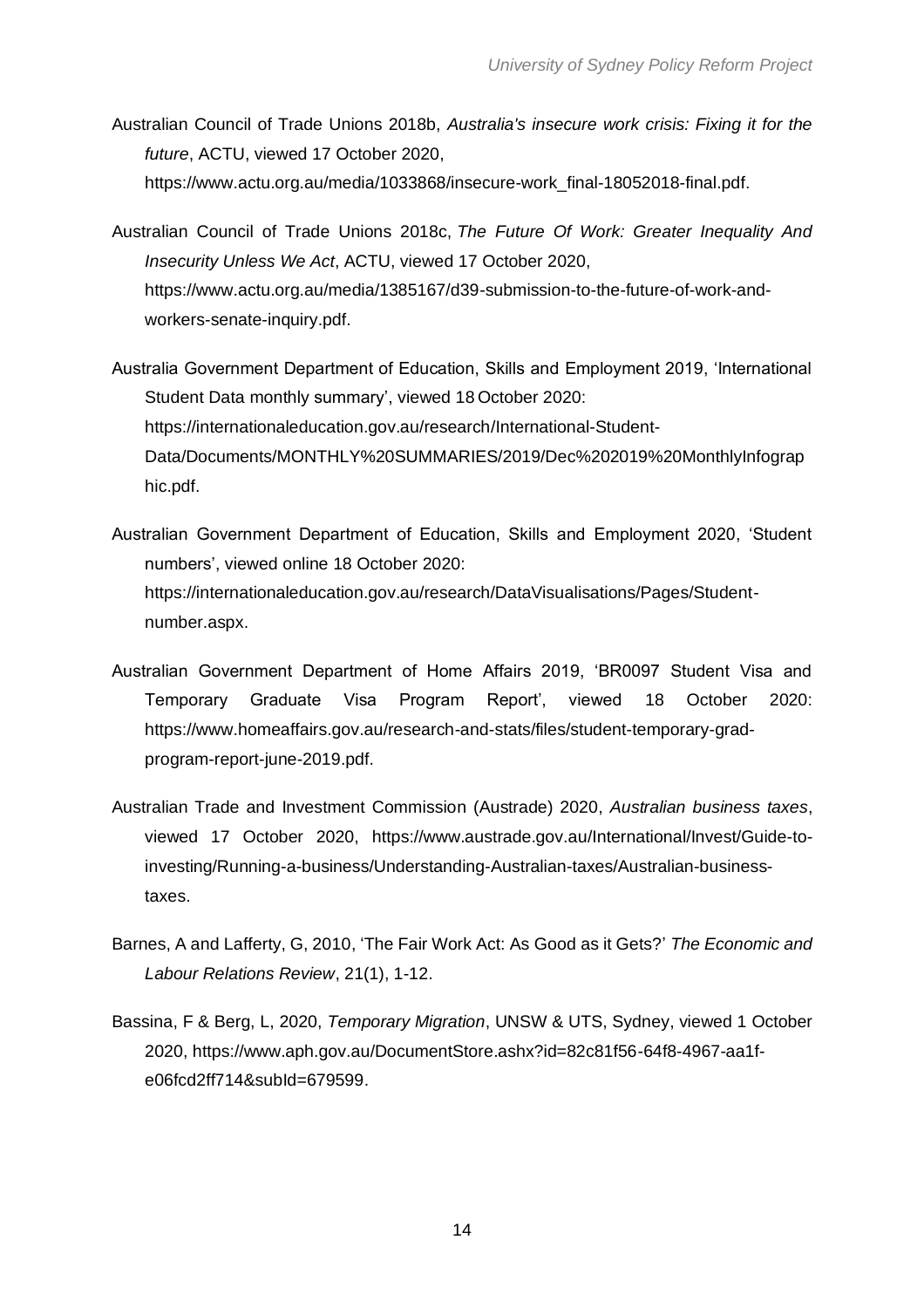- Benach, J, Vives, A, Amable, M, Vanrolen, C, Tarafa, G & Muntaner, C 2014, 'Precarious Employment: Understanding an Emerging Social Determinant of Health', *Annual Review of Public Health*, vol. 35, 231.
- Berg, L 2016, *Migrant rights at work Law's precariousness at the intersection of immigration and labour*. Oxon, New York: Routledge.
- California Labor & Workforce Development Agency (LWDA) 2020, *ABC Test*, viewed 17 October 2020,<https://www.labor.ca.gov/employmentstatus/abctest/>
- Campbell, M 2010, 'Perspectives on Working Conditions of Temporary Migrant Workers in Australia'. *People and Place* 18(2), 51-55.
- Campbell, I, Whitehouse, G & Baxter, J 2009, 'Australia: Casual Employment, Part-time Employment and the Resilience of the Male-Breadwinner Model', in eds. Vosko, L F, MacDonald, M, and Campbell, *Gender and the Contour of Precarious Employment*, London: Routledge 2009, 60-75.
- Campbell, I, Boese, M, & Tham, J-C 2016, 'Inhospitable workplaces? International students and paid work in food services', *Australian Journal of Social Issues, 51(3),* 279–298.
- Canon, G 2019, 'California's controversial labor bill has passed the Senate. Experts forecast more worker rights, higher prices for services', *USA Today*, 11 September, viewed 17 October 2020,<https://www.usatoday.com/>
- Carney, T. and Stanford, J. 2018 *The Dimensions of Insecure Work: A Factbook*, *The Australia Institute, Centre for Future Work*. Available at: [https://d3n8a8pro7vhmx.cloudfront.net/theausinstitute/pages/2807/attachments/original/](https://d3n8a8pro7vhmx.cloudfront.net/theausinstitute/pages/2807/attachments/original/1528337971/Insecure_Work_Factbook.pdf?1528337971) [1528337971/Insecure\\_Work\\_Factbook.pdf?1528337971.](https://d3n8a8pro7vhmx.cloudfront.net/theausinstitute/pages/2807/attachments/original/1528337971/Insecure_Work_Factbook.pdf?1528337971)
- Cassells, R. et al. 2018 *Future of Work in Australia*, *Focus on the States Series, No.6/18*. Available at: [http://bcec.edu.au/assets/BCEC-Future-of-Work-in-Australia-Report.pdf.](http://bcec.edu.au/assets/BCEC-Future-of-Work-in-Australia-Report.pdf)
- De Flemingh, J and Bell, C, 2020, 'Employment law: Doubling down on 'double dipping': The full federal court's decision in 'Rossato'', *Law Society of NSW Journal*, 68, 69-71.
- Douglas, S, and Watt, G, 2018, 'Implications of the Fair Work Commission's modern award review for casuals', *Journal of New Business Ideas & Trends*, 16(2), 30-40.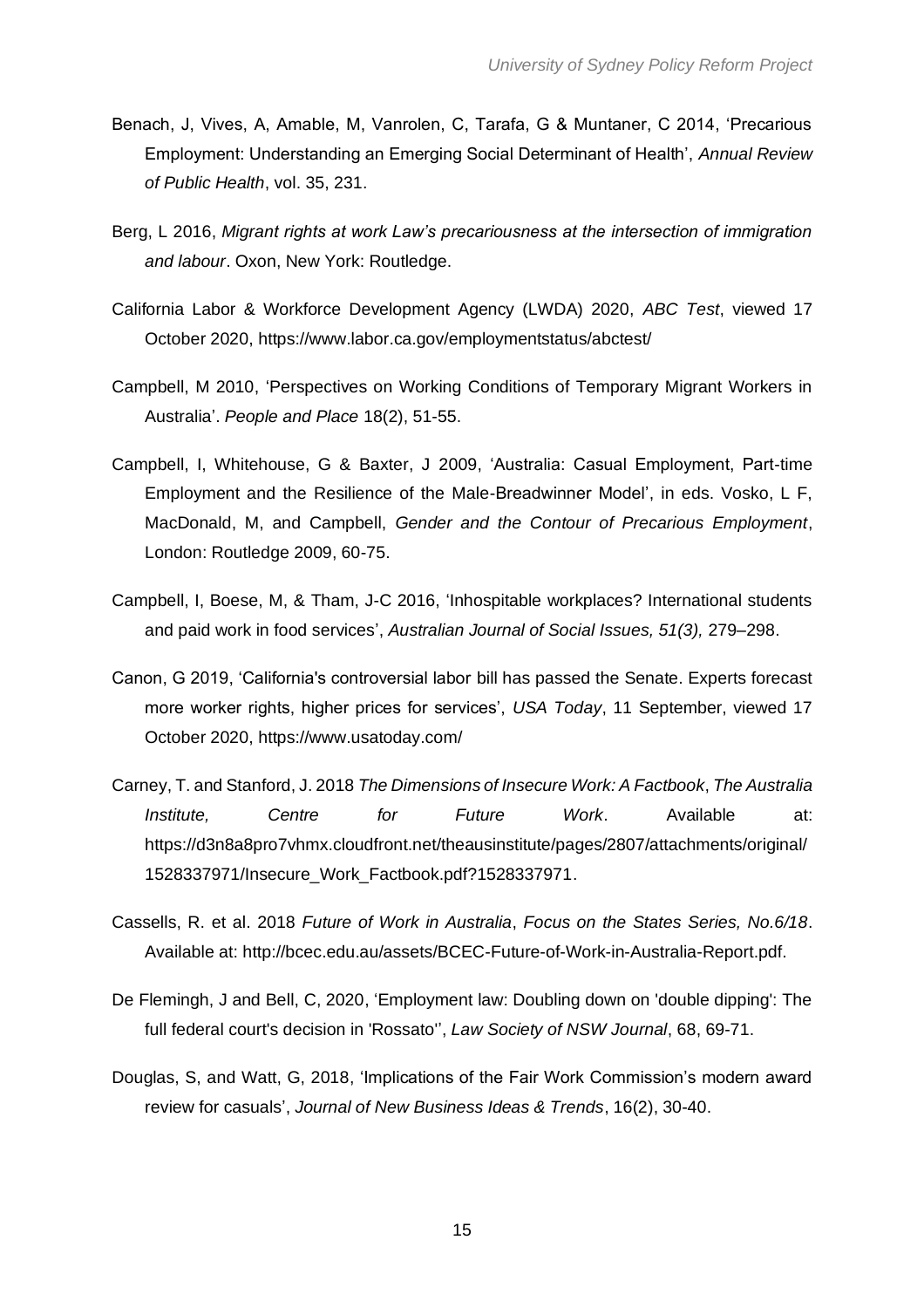- Duncan, A, Cassels, R and Dockery, M 2020 *Labour Market Update – July 2020*, Perth, viewed 17 October, [https://bcec.edu.au/assets/2020/09/Monthly-Labour-Market-Update-](https://bcec.edu.au/assets/2020/09/Monthly-Labour-Market-Update-August-2020.pdf)[August-2020.pdf.](https://bcec.edu.au/assets/2020/09/Monthly-Labour-Market-Update-August-2020.pdf)
- FAETHM 2020, *Technology Impacts on the Australian Workforce*, ACS, Sydney, viewed 1 October 2020, [https://www.acs.org.au/insightsandpublications/reports](https://www.acs.org.au/insightsandpublications/reports-publications/technology-impacts-on-the-australian-workforce.html)[publications/technology-impacts-on-the-australian-workforce.html.](https://www.acs.org.au/insightsandpublications/reports-publications/technology-impacts-on-the-australian-workforce.html)
- Fair Work Ombudsman 2017, 'New strategy to raise international awareness of workplace rights', viewed 18 October 2020: [https://www.fairwork.gov.au/about-us/news-and-media](https://www.fairwork.gov.au/about-us/news-and-media-releases/2017-media-releases/september-2017/20170925-international-students-release)[releases/2017-media-releases/september-2017/20170925-international-students](https://www.fairwork.gov.au/about-us/news-and-media-releases/2017-media-releases/september-2017/20170925-international-students-release)[release.](https://www.fairwork.gov.au/about-us/news-and-media-releases/2017-media-releases/september-2017/20170925-international-students-release)
- Fair Work Ombudsman 2020, *Independent contractors*, Fair Work Ombudsman, viewed 1 October 2020, [https://www.fairwork.gov.au/find-help-for/independent-contractors.](https://www.fairwork.gov.au/find-help-for/independent-contractors)
- Fair Work Ombudsman (FWO) 2020a, *Independent contractors and employees*, viewed 17 October 2020, [https://www.fairwork.gov.au/how-we-will-help/templates-and-guides/fact](https://www.fairwork.gov.au/how-we-will-help/templates-and-guides/fact-sheets/rights-and-obligations/independent-contractors-and-employees)[sheets/rights-and-obligations/independent-contractors-and-employees.](https://www.fairwork.gov.au/how-we-will-help/templates-and-guides/fact-sheets/rights-and-obligations/independent-contractors-and-employees)
- Fair Work Ombudsman (FWO) 2020b, *Casual employees*, viewed 17 October 2020, [https://www.fairwork.gov.au/employee-entitlements/types-of-employees/casual-part](https://www.fairwork.gov.au/employee-entitlements/types-of-employees/casual-part-time-and-full-time/casual-employees)[time-and-full-time/casual-employees.](https://www.fairwork.gov.au/employee-entitlements/types-of-employees/casual-part-time-and-full-time/casual-employees)
- Hardy, T 2011. 'Enrolling Non-State Actors to Improve Compliance with Minimum Employment Standards'. *The Economic and Labour Relations Review*, 22(3), 117-140.
- Hemingway, C 2016, *Not just work: ending the exploitation of refugee and migrant workers*, WEstjustice, Melbourne, viewed 1 October 2020, [https://www.westjustice.org.au/cms\\_uploads/docs/westjustice-not-just-work-report-part-](https://www.westjustice.org.au/cms_uploads/docs/westjustice-not-just-work-report-part-2-(1).pdf)[2-\(1\).pdf](https://www.westjustice.org.au/cms_uploads/docs/westjustice-not-just-work-report-part-2-(1).pdf)
- Howells, S 2007, Report on the Review of the Migration Amendment (Employer Sanctions) Act, Department of Immigration and Citizenship, https://core.ac.uk/download/pdf/306809 09.pdf.
- Knight, M 2011, *Strategic Review of the Student Visa Program,* Australian Government, https://www.homeaffairs.gov.au/reports-and-pubs/files/2011-knight-review.pdf.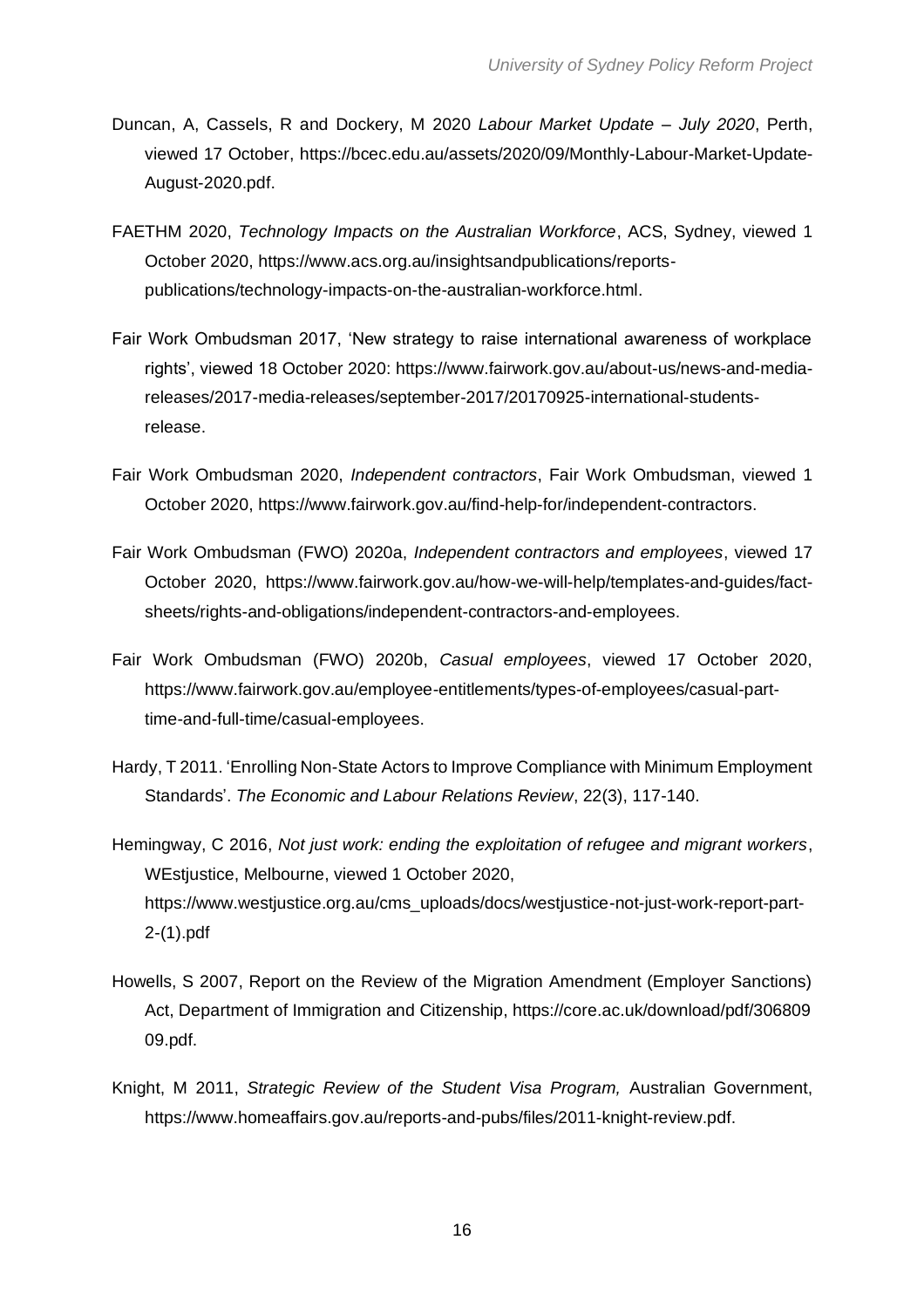- Labour Hire License Queensland (LHLQ) 2020, *About the licensing scheme*, viewed 17 October, [https://www.labourhire.qld.gov.au/about-the-licensing-scheme.](https://www.labourhire.qld.gov.au/about-the-licensing-scheme)
- Marginson, S, Nyland, C, Sawir, E & Forbes-Mewett, H 2010, *International Student Security*, Cambridge, Cambridge University Press.
- McNicholas, C & Poydock, M 2019, 'How California's AB5 protects workers from misclassification', *Economic Policy Institute*, 14 November, viewed 17 October 2020, [https://www.epi.org/.](https://www.epi.org/)
- Migrant Workers' Taskforce, 2019, *Report of the Migrant Workers' Taskforce*, viewed 1 October 2020, [https://www.ag.gov.au/sites/default/files/2020-03/mwt\\_final\\_report.pdf](https://www.ag.gov.au/sites/default/files/2020-03/mwt_final_report.pdf)
- National Union of Students 2009, 'International Students' Security and Safety Needs in Australia Report', http://unistudent.com.au/home/images/national%20union%20of%20students%20report %20on%20international%2.
- Nyland, C, Forbes‐Mewett, H, Marginson, S, Ramia, G, Sawir, E, & Smith, S, 2009 'International student‐workers in Australia: a new vulnerable workforce', *Journal of Education and Work*, 22(1), 1-14.
- Ong, D and Ramia, G 2009, 'Study-work-life balance and the welfare of international students', *Labour & Industry,* 20(2), 181-206.
- Pennington, A and Stanford, J, 2020. 'Deunionisation and wage stagnation: A commentary on recent Reserve Bank Research'. *Australian Journal of Labour Law*, 32, p. 318-337.
- Pocock, B., Buchanan, J and Campbell, J, 2004. 'Meeting the Challenge of Casual Work in Australia: Evidence, Past Treatment and Future Policy. *Australian Bulletin of Labour*, 30(1), p. 16-32.
- Pocock, B, Prosser, R & Bridge, K 2004 '"Only a Casual…"; how casual work affects employees, households and communities in Australia', Discussion Paper, Adelaide, Labour Studies, University of Adelaide.
- Rawling, M 2015, 'Regulating Precarious Work in Australia: A preliminary assessment' *Alternative Law Journal*, vol. 40, no. 4, p. 252–256, doi:10.1177/1037969X1504000408.